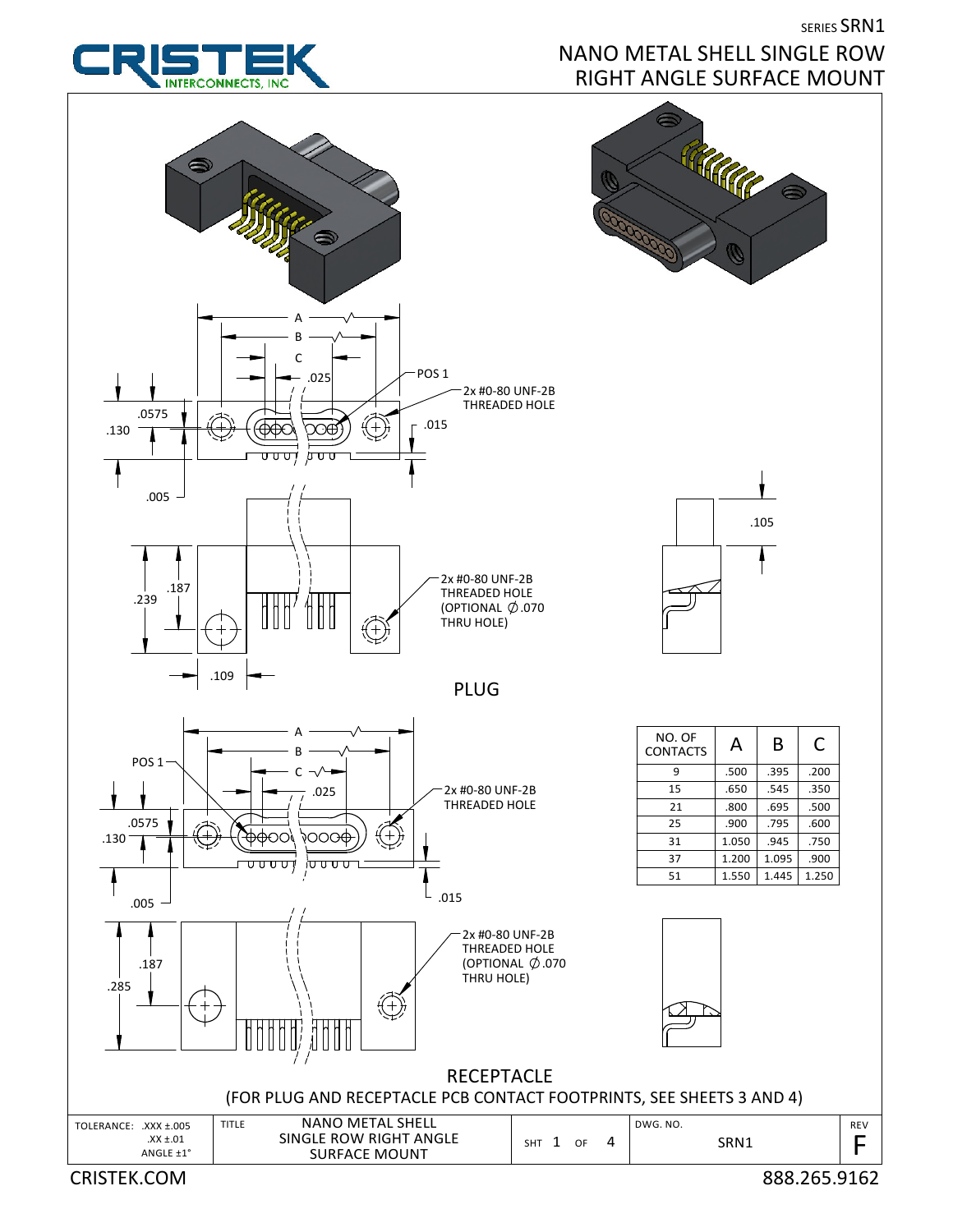

## SERIES SRN1 NANO METAL SHELL SINGLE ROW RIGHT ANGLE SURFACE MOUNT

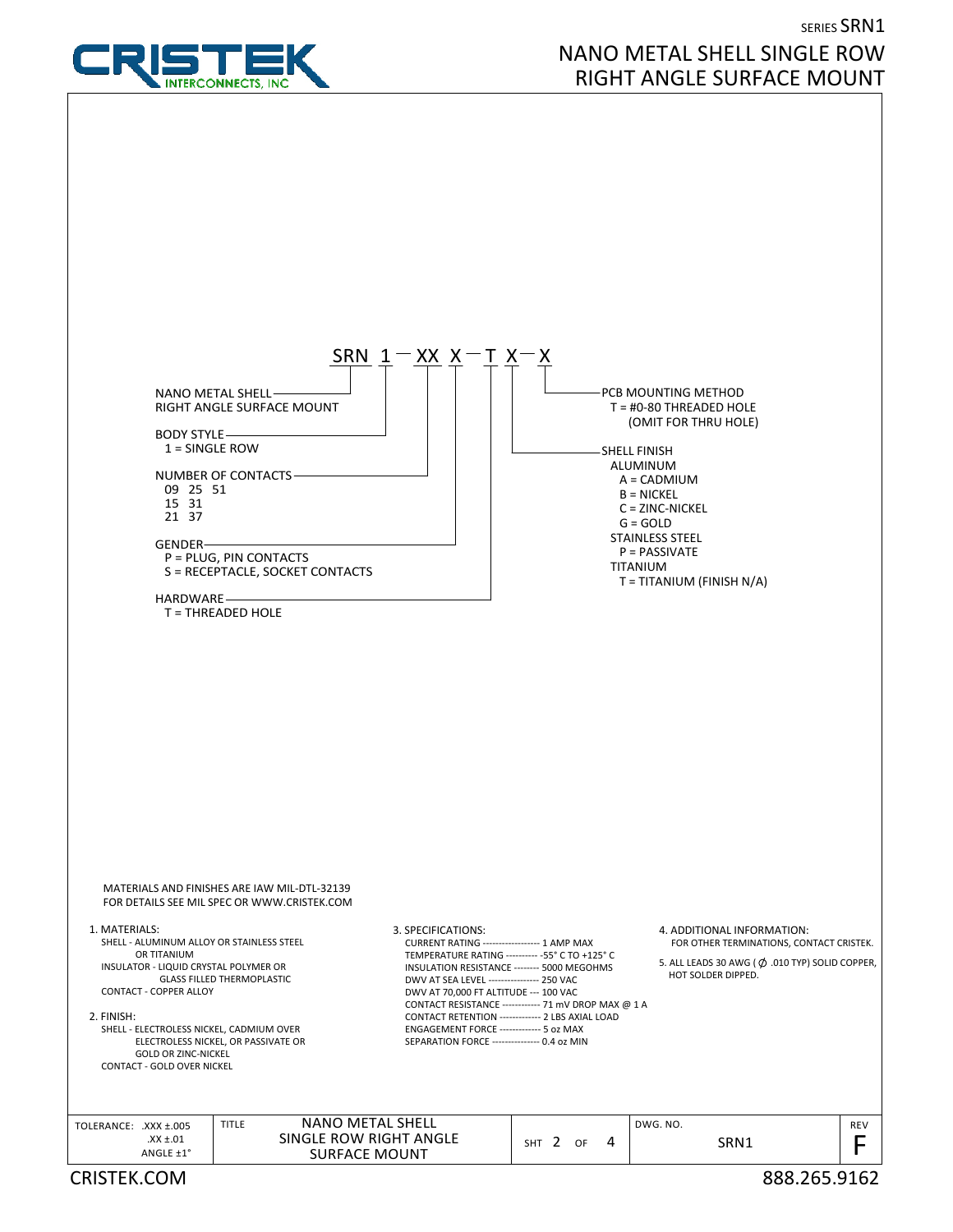

CRISTEK.COM 888.265.9162